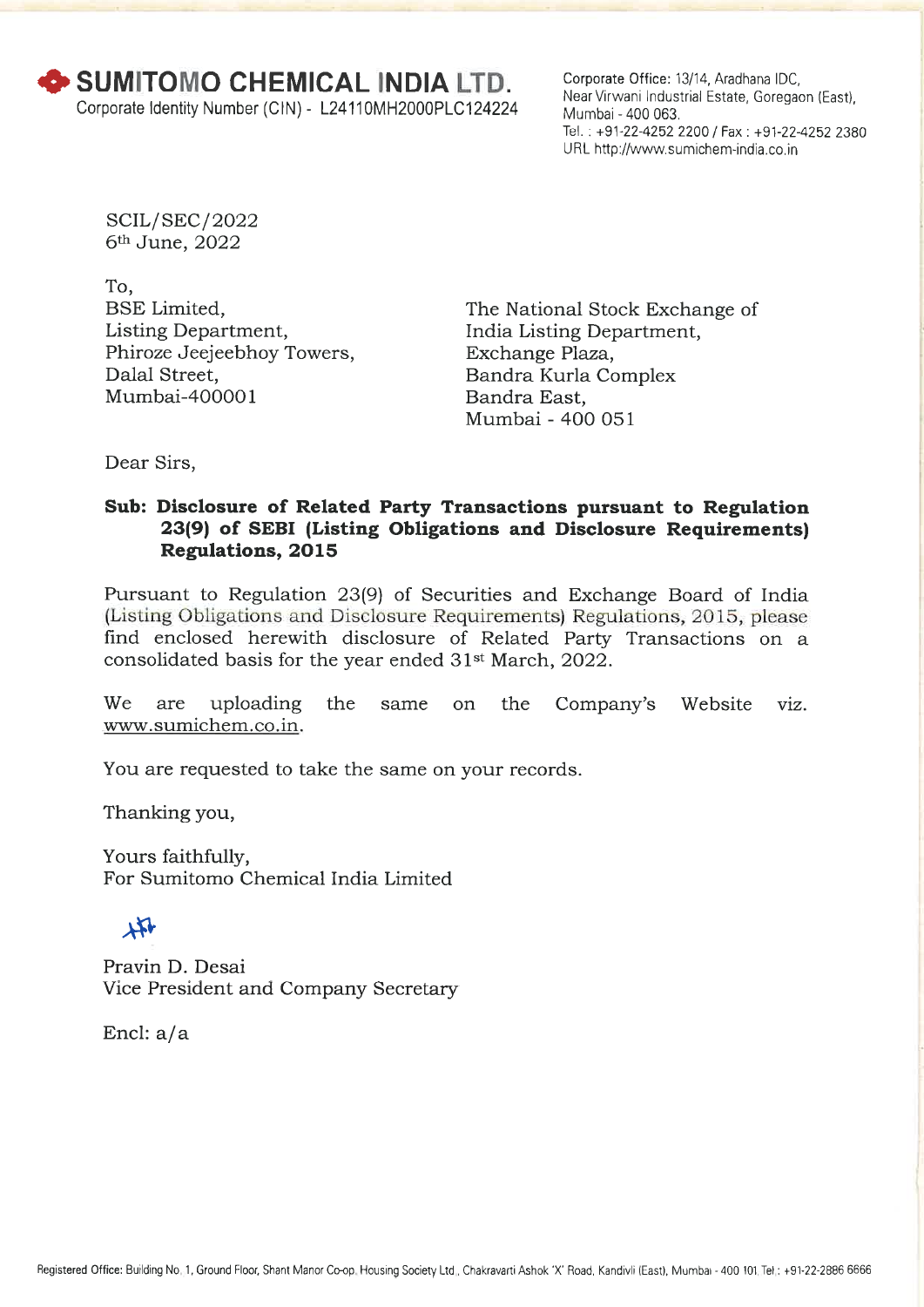#### Disclosure of related party transactions for the half year ended on 31st March, 2022

|              |                                                                                                                     |            |                                                                  |           |                                                                                       |                                                           |                                                                                     |                                                                                            |                                                                                             |                          | Additional disclosure of related party transactions - applicable only in case the related party transaction relates to<br>oans, inter-corporate deposits, advances or investments made or given by the listed entity/subsidiary. These<br>details need to be disclosed only once, during the reporting period when such transaction was undertaken, |                          |                          |                                                                            |                          |                          |                          |                                                                                                                        |  |
|--------------|---------------------------------------------------------------------------------------------------------------------|------------|------------------------------------------------------------------|-----------|---------------------------------------------------------------------------------------|-----------------------------------------------------------|-------------------------------------------------------------------------------------|--------------------------------------------------------------------------------------------|---------------------------------------------------------------------------------------------|--------------------------|-----------------------------------------------------------------------------------------------------------------------------------------------------------------------------------------------------------------------------------------------------------------------------------------------------------------------------------------------------|--------------------------|--------------------------|----------------------------------------------------------------------------|--------------------------|--------------------------|--------------------------|------------------------------------------------------------------------------------------------------------------------|--|
| S.<br>No+A32 | Details of the party (listed entity<br>/subsidiary) entering into the<br>transaction<br>Details of the counterparty |            |                                                                  |           |                                                                                       |                                                           | Value of the<br>related party<br>transaction as<br>audit committee<br>(see Note 6a) | Value of<br>transaction<br>during the<br>approved by the reporting period<br>(see Note 6b) | In case monies are due to either<br>party as a result of the<br>transaction<br>(see Note 1) |                          | In case any financial indebtedness is<br>incurred to make or give loans, inter-<br>corporate deposits, advances or<br>investments                                                                                                                                                                                                                   |                          |                          | Details of the loans, inter-corporate deposits, advances or<br>investments |                          |                          |                          |                                                                                                                        |  |
|              | Name                                                                                                                | PAN        | Name                                                             | PAN       | Relationship of<br>the counterparty<br>with the listed<br>entity or its<br>subsidiary | Type of related party<br>transaction (see<br>Note 5)      |                                                                                     |                                                                                            | Opening<br>balance                                                                          | Closing<br>balance       | Nature of<br>indebtedness<br>(loan/ issuance of<br>debt/ any other<br>etc.                                                                                                                                                                                                                                                                          | Cost<br>(see<br>Note 7)  | Tenure                   | Nature (Toan/<br>advance/ inter<br>corporate<br>deposit/<br>investment     | Interest<br>Rate (%)     | Tenure                   | Secured/<br>unsecured    | Purpose for<br>which the<br>funds will be<br>utilised by the<br>ultimate<br>recipient of<br>funds (end-<br>$rac{1}{2}$ |  |
|              | Sumitomo                                                                                                            | AAECS3750L | Sumitomo Chemical AASCS2561B                                     |           | Holding Company                                                                       | Sale of Goods                                             | ₹1,15,30,00,000                                                                     |                                                                                            | 71,08,20,273 1,75,20,84,033                                                                 | 1,69,10,15,483           | $\overline{\phantom{a}}$                                                                                                                                                                                                                                                                                                                            |                          | ×                        | ÷                                                                          | ÷                        | $\sim$                   | ÷                        | $\sim$                                                                                                                 |  |
|              | Chemical India<br>imited                                                                                            |            | Company, Limited                                                 |           |                                                                                       |                                                           | \$470800                                                                            |                                                                                            |                                                                                             |                          |                                                                                                                                                                                                                                                                                                                                                     |                          |                          |                                                                            |                          |                          |                          |                                                                                                                        |  |
|              | Sumitomo<br>Chemical India<br>imited                                                                                | AAECS3750L | Sumitomo Chemical AASCS2561B Holding Company<br>Company, Limited |           |                                                                                       | Sale of Services                                          | ₹4,63,30,000                                                                        | 50,01,284                                                                                  | $\overline{\phantom{a}}$                                                                    | $\sim$                   | ×                                                                                                                                                                                                                                                                                                                                                   | $\overline{a}$           | $\sim$                   | ×                                                                          | ×                        | ×.                       | $\overline{\phantom{a}}$ |                                                                                                                        |  |
|              | Sumitomo<br>Chemical India<br>Limited                                                                               | AAECS3750L | Sumitomo Chemical AASCS2561B Holding Company<br>Company, Limited |           |                                                                                       | Commision income                                          | ₹1,20,00,000                                                                        | 26, 45, 357                                                                                | $\overline{\phantom{a}}$                                                                    | ್                        | ٠                                                                                                                                                                                                                                                                                                                                                   | $\sim$                   | ×                        | ×,                                                                         | ٠                        | ×.                       | ÷                        | ×                                                                                                                      |  |
|              | Sumitomo<br>Chemical India                                                                                          | AAECS3750L | Sumitomo Chemical AASCS2561B Holding Company<br>Company, Limited |           |                                                                                       | Purchase of goods                                         | ₹5,23,35,10,000                                                                     | 1,92,19,53,493                                                                             | ×                                                                                           | $\overline{\phantom{a}}$ | $\sim$                                                                                                                                                                                                                                                                                                                                              | $\ddot{\phantom{1}}$     | $\hat{\phantom{a}}$      | ¥                                                                          | ÷                        | ×.                       | ×                        | ÷                                                                                                                      |  |
| 5            | imited<br>Sumitomo<br>Chemical India<br>imited                                                                      | AAECS3750L | Sumitomo Chemical AASCS2561B<br>Company, Limited                 |           | <b>Holding Company</b>                                                                | Purchase of serveies                                      | ₹8,00,00,000<br>\$1,60,000                                                          | 46,74,489                                                                                  | $\cdot$                                                                                     | ×                        | $\overline{\phantom{a}}$                                                                                                                                                                                                                                                                                                                            | ÷                        | $\star$                  | ¥                                                                          | ×                        | $\bullet$                | $\overline{\phantom{a}}$ | $\sim$                                                                                                                 |  |
|              | Sumitomo<br>Chemical India                                                                                          | AAECS3750L | Sumitomo Chemical AASCS2561B<br>Company, Limited                 |           | Holding Company                                                                       | Reimbursement of<br>expenses received                     | ₹4,05,00,000                                                                        | 18,34,029                                                                                  | ×                                                                                           | ×                        | $\overline{\phantom{a}}$                                                                                                                                                                                                                                                                                                                            |                          | $\overline{\phantom{a}}$ | $\overline{\phantom{a}}$                                                   | ×                        | $\alpha$                 | $\overline{\phantom{a}}$ | $\bullet$                                                                                                              |  |
|              | Limited<br>Sumitomo<br>Chemical India<br>Limited                                                                    | AAECS3750L | Excel Crop Care<br>(Europe) N.V.                                 | NA        | Subsidiary<br>Company                                                                 | Dividend received                                         |                                                                                     | 8,61,23,353                                                                                | ×.                                                                                          | ×                        | $\ddot{\phantom{1}}$                                                                                                                                                                                                                                                                                                                                |                          | $\overline{\phantom{a}}$ | $\overline{\phantom{a}}$                                                   | $\overline{\phantom{a}}$ | $\overline{\phantom{a}}$ | $\overline{\phantom{a}}$ | $\sigma_{\rm c}$                                                                                                       |  |
|              | Sumitomo<br>Chemical India<br>Limited                                                                               | AAECS3750L | Excel Crop Care<br>(Europe) N.V.                                 | NA        | Subsidiary<br>Company                                                                 | Profit on sale of<br>Investments                          |                                                                                     | 24,96,556                                                                                  | $\overline{\mathcal{C}}$                                                                    | ×                        | ÷                                                                                                                                                                                                                                                                                                                                                   |                          | $\sim$                   | $\overline{\phantom{a}}$                                                   | $\cdot$                  | $\cdot$                  | $\overline{\phantom{a}}$ | $\overline{\phantom{a}}$                                                                                               |  |
|              | Sumitomo<br>Chemical India<br>Limited                                                                               | AAECS3750L | <b>Excel Crop Care</b><br>(Africa) Limited                       | <b>NA</b> | Subsidiary<br>Company                                                                 | Commission paid                                           | ₹2,80,00,000                                                                        | 54,40,741                                                                                  | 1,89,06,033                                                                                 | 2,87,32,726              | ×                                                                                                                                                                                                                                                                                                                                                   | ×                        | ×                        | $\sim$                                                                     | $\overline{\phantom{a}}$ | $\epsilon$               | ×                        | ×.                                                                                                                     |  |
| 10           | Sumitomo<br>Chemical India<br>Limited                                                                               | AAECS3750L | Excel Crop Care<br>(Africa) Limited                              | <b>NA</b> | Subsidiary<br>Company                                                                 | Reimbursement of<br>expenses made                         | ₹6,12,767.20                                                                        | 6,12,767                                                                                   |                                                                                             |                          | $\overline{\phantom{a}}$                                                                                                                                                                                                                                                                                                                            | $\sim$                   | $\overline{\phantom{a}}$ | $\equiv$                                                                   | ٠                        | ٠                        | $\lambda$                | $\overline{\phantom{a}}$                                                                                               |  |
| 10           | Sumitomo<br>Chemical India<br>Limited                                                                               | AAECS3750L | Sumitomo Chemical NA<br>Brazil Industria<br>Quimika S A          |           | Fellow Subsidiaries Sales of Goods                                                    |                                                           | <b>乙,13,17,70,000</b>                                                               | 1,68,03,84,497                                                                             | 34,01,87,881                                                                                | 1,67,61,14,464           | $\overline{\phantom{a}}$                                                                                                                                                                                                                                                                                                                            | $\overline{\phantom{a}}$ | ×                        | $\overline{\phantom{a}}$                                                   | $\overline{\phantom{a}}$ | ٠                        | $\cdot$                  | $\overline{\phantom{a}}$                                                                                               |  |
| 11           | Sumitomo<br>Chemical India<br>Limited                                                                               | AAECS3750L | Sumitomo Chemical NA<br>Do Brazil<br>Representacoes Ltda         |           |                                                                                       | Fellow Subsidiaries Purchase of servcies                  | \$99000                                                                             | 78,98,722                                                                                  |                                                                                             | 74.47,349                | a                                                                                                                                                                                                                                                                                                                                                   | E.                       | ×                        | ٠                                                                          | ×                        | ÷                        | G                        |                                                                                                                        |  |
| 12           | Sumitomo<br>Chemical India<br>Limited                                                                               | AAECS3750L | Valent BioSciences NA<br>LС                                      |           |                                                                                       | Fellow Subsidiaries Sales of Technical<br>services        | ₹36,00,000                                                                          | 18,07,613                                                                                  | 20,02,09,573                                                                                | 19,66,00,985             | $\overline{\phantom{a}}$                                                                                                                                                                                                                                                                                                                            | ٠                        | ٠                        | $\overline{\phantom{a}}$                                                   | ×                        | $\overline{\phantom{a}}$ | $\overline{\phantom{a}}$ |                                                                                                                        |  |
| 13           | Sumitomo<br>Chemical India<br>Limited                                                                               |            | AAECS3750L Valent BioSciences NA<br>LLC                          |           |                                                                                       | Fellow Subsidiaries Purchase of goods                     | ₹1,08,29,00,000                                                                     | 20,80,69,600                                                                               | $\overline{\phantom{a}}$                                                                    | $\overline{\phantom{a}}$ | $\overline{a}$                                                                                                                                                                                                                                                                                                                                      | ÷                        |                          | $\overline{\phantom{a}}$                                                   | $\sim$                   | $\ddot{\phantom{0}}$     |                          |                                                                                                                        |  |
| 14           | Sumitomo<br>Chemical India<br>Limited                                                                               | AAECS3750L | Valent BioSciences NA<br>LLC.                                    |           |                                                                                       | Fellow Subsidiaries Reimbursement of<br>expenses received | \$100000                                                                            | 2,13,56,971                                                                                | $\ddot{\phantom{0}}$                                                                        | ×,                       | $\overline{\phantom{a}}$                                                                                                                                                                                                                                                                                                                            | $\overline{\phantom{a}}$ | $\overline{\phantom{a}}$ | $\overline{a}$                                                             | $\overline{\phantom{a}}$ | ÷                        | $\overline{\phantom{a}}$ | $\overline{\phantom{a}}$                                                                                               |  |
| 15           | Sumitomo<br>Chemical India<br>Limited                                                                               | AAECS3750L | Sumitomo Chemical NA<br>Asia Pte Limited                         |           |                                                                                       | Fellow Subsidiaries Purchase of serveies                  | 780,00,000                                                                          | 24,51,137                                                                                  | $\blacksquare$                                                                              | 22,06,023                | ÷.                                                                                                                                                                                                                                                                                                                                                  | $\overline{\phantom{a}}$ | $\overline{\phantom{a}}$ | $\bullet$                                                                  | $\sim$                   | $\bullet$                | $\sim$                   |                                                                                                                        |  |
| 16           | Sumitomo<br>Chemical India<br>Limited                                                                               | AAECS3750L | Mycorrhizal<br>Applications, LLC                                 | <b>NA</b> |                                                                                       | Fellow Subsidiaries Purchase of goods                     | ₹7,89,30,000                                                                        | 1,70,05,205                                                                                | 2.82.72.525                                                                                 | 2,35,68,610              | ٠.                                                                                                                                                                                                                                                                                                                                                  | ÷.                       | $\sim$                   | ÷                                                                          | $\overline{\phantom{a}}$ | ٠                        | $\tilde{\phantom{a}}$    |                                                                                                                        |  |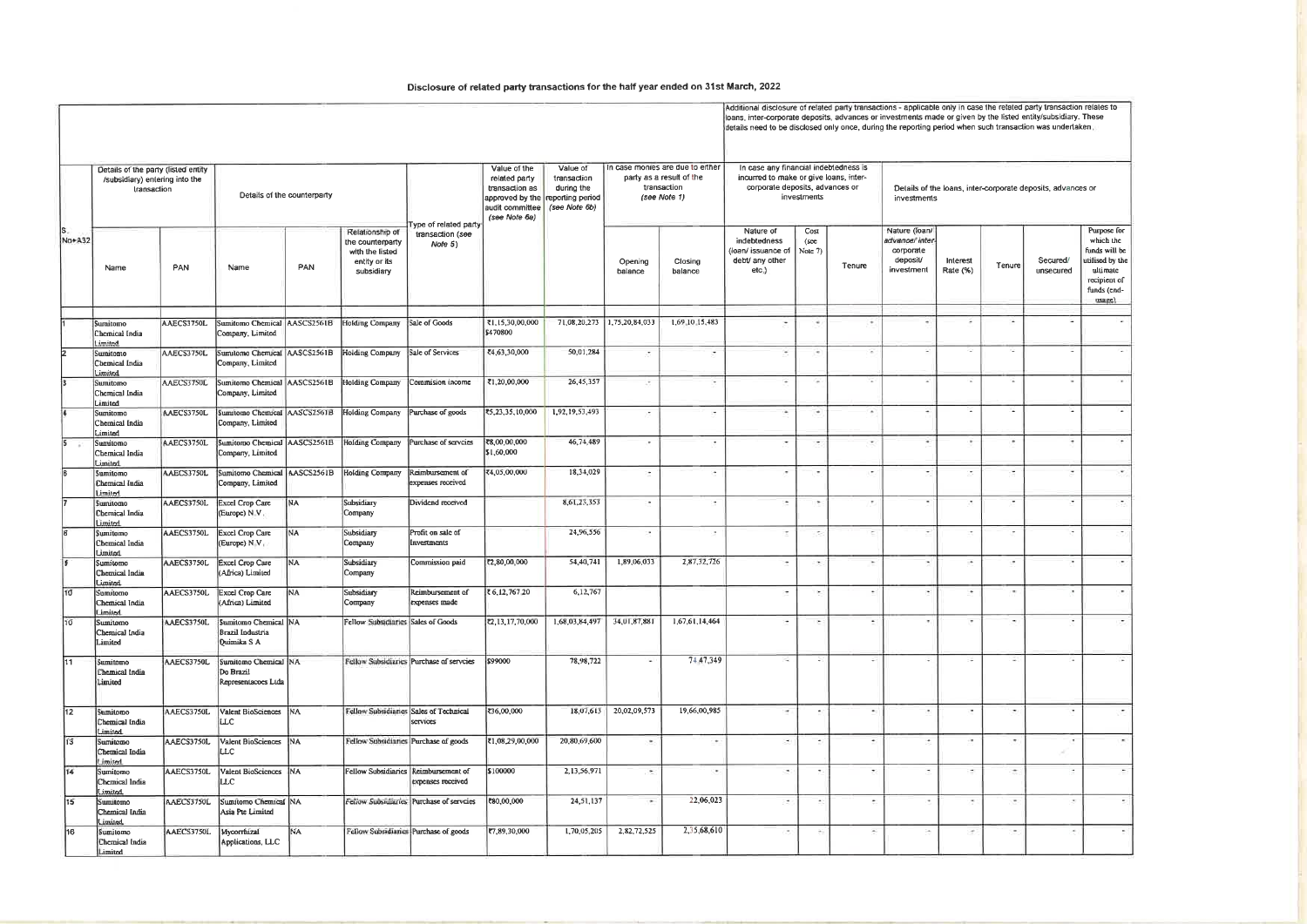## **Disclosure of related party transactions for the half year ended on 31st March, 2022**

Additional disclosure of related party transactions - applicable only in case the related party transaction relates to<br>Ioans, inter-corporate deposits, advances or investments made or given by the listed entity/subsidiary.

| S.<br>No+A32    | Details of the party (listed entity<br>/subsidiary) entering into the<br>transaction |            |                                                              | Details of the counterparty |                                                                                            |                                                              | Value of the<br>related party<br>transaction as<br>audit committee<br>(see Note 6a) | Value of<br>transaction<br>during the<br>approved by the reporting period<br>(see Note 6b) |                          | In case monies are due to either<br>party as a result of the<br>transaction<br>(see Note 1) | In case any financial indebtedness is<br>incurred to make or give loans, inter-<br>corporate deposits, advances or<br>investments |                         |                          | Details of the loans, inter-corporate deposits, advances or<br>investments |                          |                          |                          |                                                                                                                |  |  |
|-----------------|--------------------------------------------------------------------------------------|------------|--------------------------------------------------------------|-----------------------------|--------------------------------------------------------------------------------------------|--------------------------------------------------------------|-------------------------------------------------------------------------------------|--------------------------------------------------------------------------------------------|--------------------------|---------------------------------------------------------------------------------------------|-----------------------------------------------------------------------------------------------------------------------------------|-------------------------|--------------------------|----------------------------------------------------------------------------|--------------------------|--------------------------|--------------------------|----------------------------------------------------------------------------------------------------------------|--|--|
|                 | Name                                                                                 | PAN        | Name                                                         | PAN                         | Relationship of<br>the counterparty<br>with the listed<br>entity or its<br>subsidiary      | ype of related party<br>transaction (see<br>Note 5)          |                                                                                     |                                                                                            | Opening<br>balance       | Closing<br>balance                                                                          | Nature of<br>indebtedness<br>(loan/issuance of<br>debt/ any other<br>etc.                                                         | Cost<br>(see<br>Note 7) | Tenure                   | Nature (loan/<br>advance/ inter<br>corporate<br>deposil/<br>investment     | Interest<br>Rate (%)     | Tenure                   | Secured/<br>unsecured    | Purpose for<br>which the<br>funds will be<br>nilised by the<br>ultimate<br>recipient of<br>funds (cnd-<br>usc) |  |  |
| $\overline{17}$ | Sumitomo<br>Chemical India<br>Limited                                                | AAECS3750L | Sumitomo Chemical NA<br>Colombia SA                          |                             | Fellow Subsidiaries Sales of Goods                                                         |                                                              | 711,00,00,000                                                                       | 4,80,86,925                                                                                | 3,08,77,576              | 4,80,86,925                                                                                 | $\sim$                                                                                                                            |                         | $\mathbf{z}_i$           | $\sim$                                                                     | $\sim$                   | $\overline{\phantom{a}}$ | $\sim$                   | $\sim$                                                                                                         |  |  |
| 18              | Sumitomo<br>Chemical India<br>Limited                                                | AAECS3750L | Sumitomo Chemical NA<br>Argentina SA                         |                             | Fellow Subsidiaries Sales of Goods                                                         |                                                              | ₹79,83,00,000                                                                       | 11,33,54,391                                                                               | 19,39,01,634             | 16,88,73,140                                                                                | ×.                                                                                                                                |                         | $\overline{\phantom{a}}$ | $\overline{\phantom{a}}$                                                   |                          | ×                        | $\overline{\phantom{a}}$ |                                                                                                                |  |  |
| 19              | Sumitomo<br>Chemical India<br>Limited                                                | AAECS3750L | Sumitomo Chemical NA<br>Vietnam Co. Ltd.                     |                             | Fellow Subsidiaries Sales of Goods                                                         |                                                              | \$135000                                                                            | 27,55,080                                                                                  | ×                        | $\bullet$                                                                                   | $\bullet$                                                                                                                         |                         | $\overline{\phantom{a}}$ | $\blacksquare$                                                             | $\overline{\phantom{a}}$ | ×                        | ٠                        |                                                                                                                |  |  |
| 20              | Sumitomo<br>Chemical India<br>Limited                                                | AAECS3750L | Sumitomo Chemical NA<br>Australia Pty Ltd.                   |                             | Fellow Subsidiaries Commission paid                                                        |                                                              | \$54829.21                                                                          | 37,93,072                                                                                  | $\sim$                   | 21,77,436                                                                                   | $\overline{\phantom{a}}$                                                                                                          |                         | $\overline{\phantom{a}}$ | $\alpha$                                                                   | ÷                        | ×                        | ٠                        | ÷                                                                                                              |  |  |
| $\overline{21}$ | Sumitomo<br>Chemical India<br>Limited                                                | AAECS3750L | Sumitomo Chemical   NA<br>Philippines, INC                   |                             | Fellow Subsidiaries Commission paid                                                        |                                                              | \$14347.20                                                                          | 4,54,800                                                                                   | ٠                        | ×                                                                                           | $\sim$                                                                                                                            |                         | $\overline{\phantom{a}}$ | $\sim$                                                                     | $\sim$                   | $\overline{\phantom{a}}$ | $\overline{\phantom{a}}$ | $\omega$                                                                                                       |  |  |
| $\overline{22}$ | Sumitomo<br>Chemical India<br>Limited                                                | AAECS3750L | Kanga & Company                                              | AAAFK9525E Enterprises      | controlled by key<br>management<br>personnel and their<br>relatives:                       | Purchase of serveies                                         | ₹85,00,000                                                                          | i.                                                                                         | 5,00,000                 | $\overline{a}$                                                                              | ×                                                                                                                                 |                         | $\overline{\phantom{a}}$ | ×                                                                          | $\overline{\phantom{a}}$ | $\overline{\phantom{a}}$ | $\overline{\phantom{a}}$ |                                                                                                                |  |  |
| $\overline{23}$ | Sumitomo<br>Chemical India<br>Limited                                                | AAECS3750L | Parksons Packaging AABCP6598E<br>Ltd                         |                             | <b>Enterprises</b><br>controlled by key<br>management<br>personnel and their<br>relatives: | Purchase of goods                                            | ₹1,48,30,000                                                                        | 1,43,21,377                                                                                | $\sim$                   | 12,58,304                                                                                   | $\overline{a}$                                                                                                                    | $\sim$                  | $\sim$                   | $\sim$                                                                     | $\sim$                   | $\overline{\phantom{a}}$ | $\sim$                   |                                                                                                                |  |  |
| 24              | Sumitomo<br>Chemical India<br>Limited                                                | AAECS3750L | Sumitomo Chemical AANTS9346N<br>India Gratuity Trust         |                             | Post Employment<br><b>Benefit Plans entity</b>                                             | Contribution to fund                                         | ₹6,95,66,089                                                                        | 6,95,66,089                                                                                | $\sim$                   | 6,43,299                                                                                    | $\overline{\phantom{a}}$                                                                                                          |                         | $\overline{\phantom{a}}$ | ٠                                                                          | $\bullet$                | ٠                        |                          |                                                                                                                |  |  |
| 25              | Sumitomo<br>Chemical India<br>Limited                                                | AAECS3750L | Sumitomo Chemical AANTS9346N<br><b>India Gratuity Trust</b>  |                             | Post Employment<br>Benefit Plans entity of Trust                                           | Amout paid on behalf 4,82,37,418 66                          |                                                                                     | 82,37,419                                                                                  |                          | ٠                                                                                           |                                                                                                                                   |                         | Ξś,                      | $\sim$                                                                     |                          | ٠                        |                          |                                                                                                                |  |  |
| 26              | Sumitomo<br>Chemical India<br>imited                                                 | AAECS3750L | <b>Excel Crop Care</b><br><b>Gratuity Trust</b>              |                             | AAATE1784D Post Employment<br><b>Benefit Plans entity</b>                                  | Contribution to fund                                         |                                                                                     | $\overline{\phantom{a}}$                                                                   | 1,71,47,348              | 2,02,55,123                                                                                 | $\overline{\phantom{a}}$                                                                                                          |                         | ×.                       | ٠                                                                          | g.                       | ÷                        |                          | ×                                                                                                              |  |  |
| 27              | Sumitomo<br>Chemical India<br>imited                                                 | AAECS3750L | Excel Crop Care<br><b>Gratuity Trust</b>                     |                             | Benefit Plans entity of Trust                                                              | AAATE1784D Post Employment Amout paid on behalf 72,85,16,828 |                                                                                     | 2,85,16,828                                                                                | $\overline{\phantom{a}}$ | $\overline{\phantom{a}}$                                                                    | ٠                                                                                                                                 | Two control             | ۰.                       | $\sim$                                                                     | ÷.                       | ×                        |                          | ×                                                                                                              |  |  |
| $\overline{28}$ | Sumitomo<br>Chemical India<br>Limited                                                | AAECS3750L | Excel Crop Care<br>Superannuation<br>Trust                   |                             | AAATE1785C Post Employment<br><b>Benefit Plans entity</b>                                  | Contribution to fund                                         | र1,11,91,657                                                                        | 1,11,91,657                                                                                | $\bullet$                | $\overline{a}$                                                                              | $\overline{\phantom{a}}$                                                                                                          |                         | ×.                       | $\epsilon$                                                                 | Ξ                        | s                        |                          | ×                                                                                                              |  |  |
| 29              | Sumitomo<br>Chemical India<br>imited                                                 | AAECS3750L | Mr. Chetan Shah                                              | AABPS6839G                  | Managing<br><b>Directors</b>                                                               | Remuneration                                                 | ₹7,20,32,400                                                                        | 5,20 32,600                                                                                | $\epsilon$               | 2,70,00,000                                                                                 | $\overline{\phantom{a}}$                                                                                                          | ×                       | L.                       | i a                                                                        | ÷                        | ×                        |                          | ÷                                                                                                              |  |  |
| 30              | Sumitomo<br>Chemical India<br>Limited                                                | AAECS3750L | Mr. Sushil Marfatia                                          |                             | AABPM2799M Executive Directors Remuneration                                                |                                                              | (2,38,39,600)                                                                       | 1,58,19,800                                                                                | $\sigma$                 | 67,85,000                                                                                   | ÷                                                                                                                                 |                         | -                        | $\overline{\phantom{a}}$                                                   | ×                        | G.                       |                          | $\sim$                                                                                                         |  |  |
| 31              | Sumitomo<br>Chemical India<br>Limited                                                |            | AAECS3750L   Mr. Anil Nawal                                  |                             | AACPN0386N Chief Financial<br>Officer                                                      | Remuneration                                                 | ₹1,17,00,514                                                                        | 50,23,893                                                                                  | $\sim$                   | $\overline{\phantom{a}}$                                                                    | $\overline{a}$                                                                                                                    | $\bullet$               | $\overline{\phantom{a}}$ | $\sim$                                                                     | $\overline{\phantom{a}}$ | ÷.                       | $\overline{\phantom{a}}$ | ÷                                                                                                              |  |  |
| $\overline{32}$ | Sumitomo<br>Chemical India<br>Limited                                                | AAECS3750L | Mr. Pravin D Desai AAAPD5201E Company Secretary Remuneration |                             |                                                                                            |                                                              | ₹81,67,682                                                                          | 29,57,186                                                                                  | $\overline{\phantom{a}}$ | ×                                                                                           | $\overline{\phantom{a}}$                                                                                                          | $\overline{a}$          | $\overline{\phantom{a}}$ | $\overline{\phantom{a}}$                                                   | $\omega$                 | ٠                        | i.                       |                                                                                                                |  |  |
| 33              | Sumitomo<br>Chemical India<br>Limited                                                |            | AAECS3750L Dr. Mukul G Asher AFNPA4048J                      |                             | Non Executive<br>Director                                                                  | <b>Sitting fees</b>                                          | ÷.                                                                                  | 1,65,000                                                                                   | ٠                        | $\sim$                                                                                      | $\overline{\phantom{a}}$                                                                                                          | ۰                       |                          | $\overline{\phantom{a}}$                                                   | $\overline{\phantom{a}}$ | ٠                        |                          |                                                                                                                |  |  |